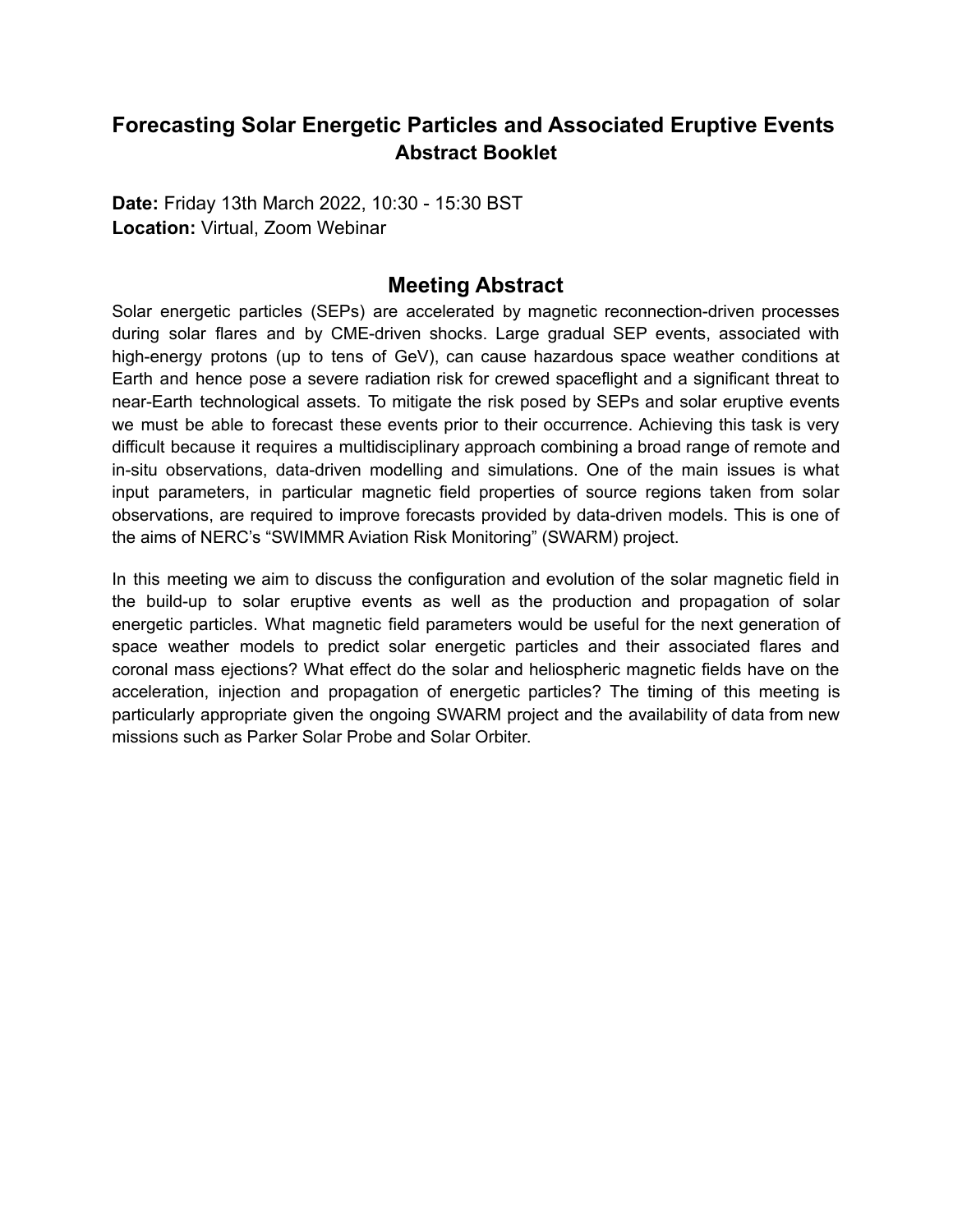# **Meeting Schedule**

| Time (BST) | <b>Chairs: Stephanie Yardley &amp; Charlotte Waterfall</b> |                                                                                                                                          |
|------------|------------------------------------------------------------|------------------------------------------------------------------------------------------------------------------------------------------|
| 10:30      | <b>Stephanie Yardley</b>                                   | <b>Opening Remarks</b>                                                                                                                   |
| 10:35      | Natasha Jeffrey<br>(Invited)                               | Energetic electron acceleration during solar flares; at the<br>Sun and in the heliosphere                                                |
| 11:05      | Nicolas Wijsen<br>(Solicited)                              | Modelling solar energetic particle events with EUHFORIA<br>and PARADISE                                                                  |
| 11:25      | <b>Coffee Break</b>                                        |                                                                                                                                          |
| 11:30      | Kate Mowbray                                               | Particle Energisation in Collapsing Magnetic Traps                                                                                       |
| 11:50      | Adam Hutchinson                                            | Simulating SEP propagation from a shock-like source<br>using 3D test-particle simulations                                                |
| 12:10      | <b>Christopher Davis</b>                                   | Calculations of radiation dose rates in Earth's<br>atmosphere during anisotropic solar energetic particle<br>conditions                  |
| 12:30      | Lunch                                                      |                                                                                                                                          |
|            | <b>Chairs: Lucie Green &amp; Silvia Dalla</b>              |                                                                                                                                          |
| 13:15      | Beatriz Sanchez-Cano                                       | Solar Energetic Particles detected by BepiColombo                                                                                        |
| 13:35      | Alessandro Bruno<br>(Solicited)                            | Empirical Model of 10 - 130 MeV Solar Energetic<br>Particle Spectra at 1 AU Based on Coronal Mass<br><b>Ejection Speed and Direction</b> |
| 13:55      | <b>Coffee Break</b>                                        |                                                                                                                                          |
| 14:05      | Katie Whitman<br>(Invited)                                 | SEP radiation hazards from the perspective of astronauts<br>and space travel                                                             |
| 14:35      | Hazel Bain<br>(Invited)                                    | <b>Operational Forecasting of Solar Energetic Particles</b>                                                                              |
| 15:05      | Stephanie Yardley &<br><b>Charlotte Waterfall</b>          | SEP Space Weather developments within the SWIMMR<br><b>SWARM</b> project                                                                 |
| 15:25      | <b>Lucie Green</b>                                         | <b>Closing Remarks</b>                                                                                                                   |
| 15:30      | <b>End of Meeting</b>                                      |                                                                                                                                          |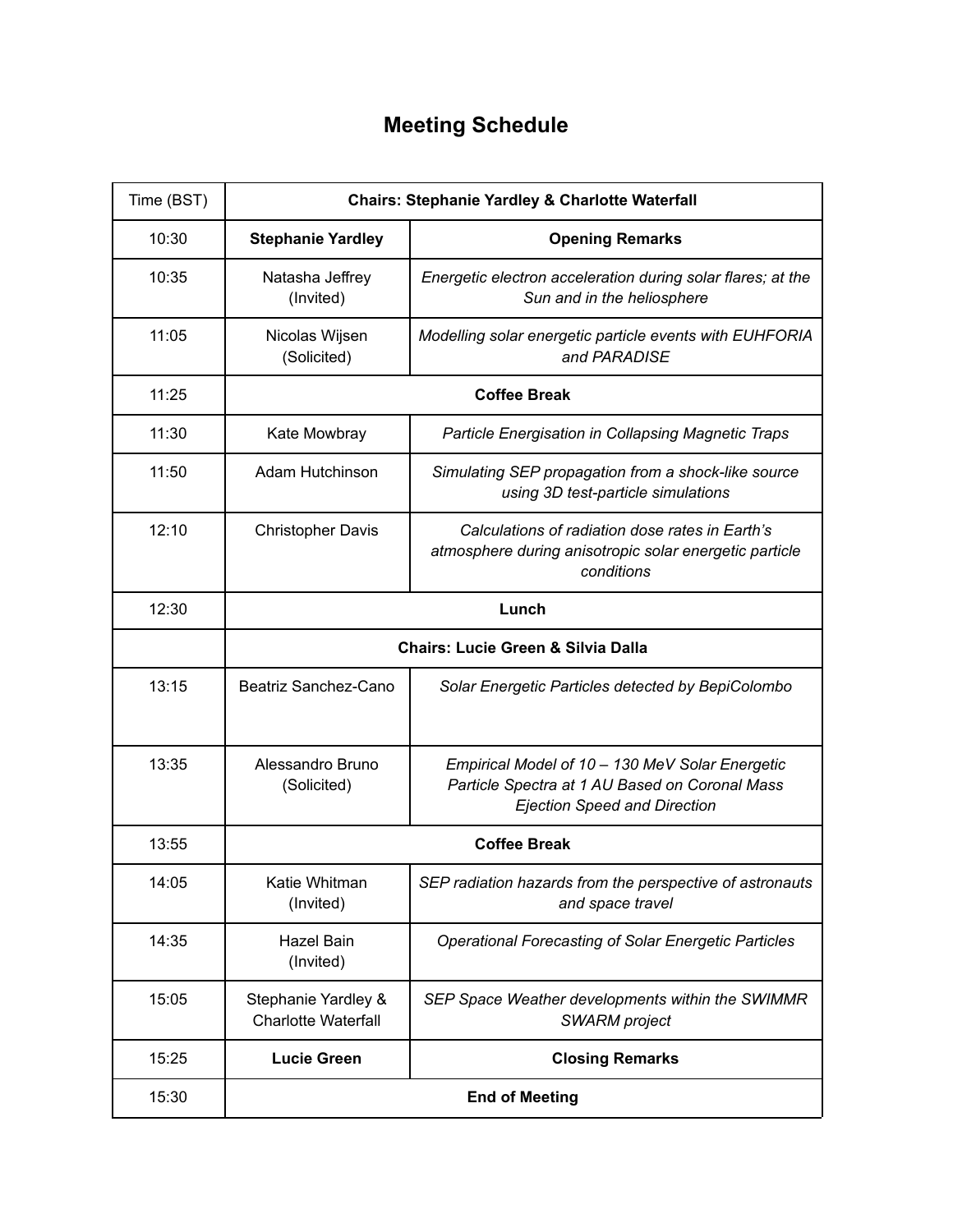## **Abstracts**

### Operational Forecasting of Solar Energetic Particles (Invited) Hazel M. Bain, CIRES CU Boulder/NOAA Space Weather Prediction Center Coauthors:Robert Steenburgh, Terry Onsager

Particles accelerated in association with solar flares and coronal mass ejections can be seen at Earth as solar energetic particle (SEP) events. Forecasting SEPs with significant lead time can be challenging; predicting the evolution of particle intensities during an event is even harder. There have been improvements in our scientific understanding and modeling of solar eruptions and SEPs over the last decade which must now percolate into our operational forecast tools. In this presentation I will talk about the challenges of forecasting solar energetic particles in real time; discuss what observational inputs forecasters have available to them in the moment; give an overview of our current SEP forecasting skill at the NOAA Space Weather Prediction Center; and cover some ways in which people are working to improve our real time capabilities.

#### Empirical Model of 10 – 130 MeV Solar Energetic Particle Spectra at 1 AU Based on Coronal Mass Ejection Speed and Direction (Solicited) Alessandro Bruno, CUA & NASA/GSFC

#### Coauthors: Ian G. Richardson

We present a new empirical model to predict solar energetic particle (SEP) event-integrated and peak intensity spectra, along with the times of peak intensity, between 10 and 130 MeV at 1 AU. The model is based on multi-point spacecraft measurements from the Solar TErrestrial RElations Observatory (STEREO), the Geostationary Operational Environmental Satellites (GOES), and the Payload for Antimatter Matter Exploration and Light-nuclei Astrophysics (PAMELA) satellite experiment. The analyzed data sample includes 32 SEP events occurring between 2010 and 2014, with a statistically significant proton signal at energies in excess of a few tens of MeV, unambiguously recorded at three spacecraft locations. The spatial distributions of SEP intensities were reconstructed by assuming an energy-dependent 2D Gaussian functional form, and accounting for the correlation between the intensity and the speed of the parent coronal mass ejection (CME), and the magnetic-field-line connection angle. The CME measurements used are from the Space Weather Database Of Notifications, Knowledge, Information (DONKI). The model performance, including its extrapolations to lower/higher energies, was tested by comparing with the spectra of 20 SEP events not used to derive the model parameters. Despite the simplicity of the model, the observed and predicted event-integrated and peak intensities at Earth and at the STEREO spacecraft for these events show remarkable agreement, both in the spectral shapes and their absolute values.

### Calculations of radiation dose rates in Earth's atmosphere during anisotropic solar energetic particle conditions

#### Christopher S. W. Davis, University of Surrey

Coauthors: Fan Lei, Alex Hands, Ben Clewer, Keith Ryden, Clive Dyer

Solar particles and cosmic rays traveling through the Earth's magnetosphere and atmosphere can induce high radiation doses in air crews, passengers, and aircraft electronics, particularly during the so-called Ground-Level Events (GLEs), where radiation doses can increase by orders of magnitude. To simulate radiation doses during these events, the MAIRE+ system has been under development at the University of Surrey as part of the MET office's SWIMMR N2 program. MAIRE+ is designed to predict current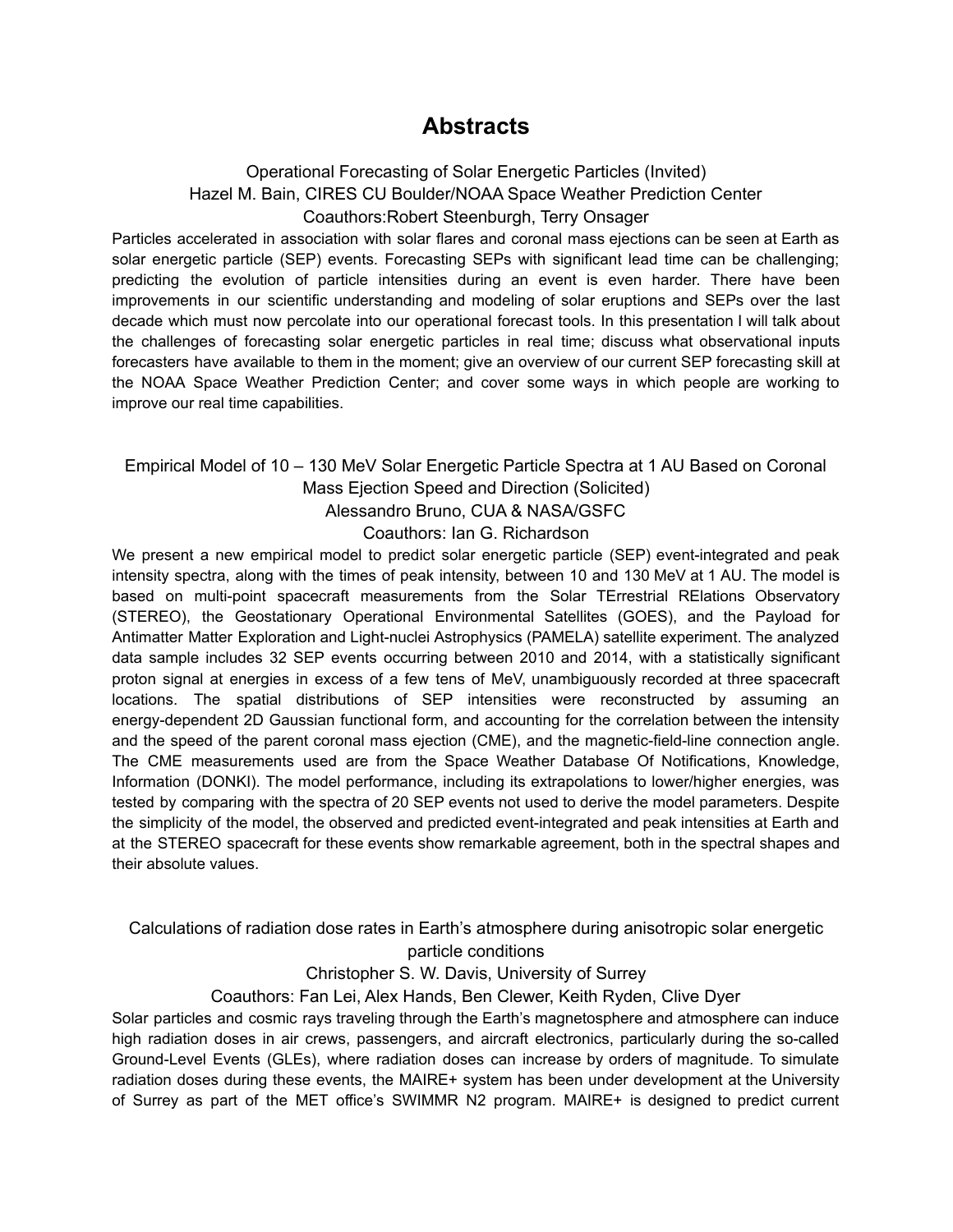particle-induced radiation dose rates in Earth's atmosphere in real-time through the modeling of particle trajectories in Earth's magnetosphere and secondary particle production in Earth's atmosphere. MAIRE+ assumes that solar particles arrive at Earth isotopically, an assumption that is often untrue during complex GLEs. Also, the Earth's magnetosphere is a complex and dynamic system, where magnetic conditions can fluctuate rapidly with both time and with solar conditions. This presentation will therefore discuss plans to upgrade the existing MAIRE+ physics model to incorporate anisotropy in the next version of MAIRE. A proper simulation of anisotropy will both increase the accuracy of dose calculations during a GLE and improve the determination of the solar energetic particle spectra from the global neutron monitor station data.

## Simulating SEP propagation from a shock-like source using 3D test-particle simulations Adam Hutchinson, UCLan

#### Coauthors: Silvia Dalla, Timo Laitinen, Charlotte, O. G. Waterfall

Gradual Solar Energetic Particle (SEP) events are thought to result from temporally extended acceleration at propagating Coronal Mass Ejection (CME)-driven shocks. Several models of SEP propagation after injection by a CME-shock have been developed within the framework of the focussed transport equation. They have been used to derive SEP time-intensity profiles at a number of observer locations.

In this work the first 3D full-orbit test-particle simulations including time-extended particle injection from a shock-like structure and propagation of these particles through interplanetary space are presented. We construct time-intensity profiles and anisotropies at 1.0 and 0.3 au for comparisons with observations from new missions, such as Parker Solar Probe and Solar Orbiter. Comparison of our results with those from focussed transport models show that corotation has an influence in the intensity profiles as particle-filled magnetic flux tubes no longer remain connected to a given observer. Anisotropies modelled from our code show sustained anti-sunward anisotropies during the initial phase of the event, until the shock passage. These are particularly clear for observers at 0.3 au, providing a useful reference for comparison with observations from Parker Solar Probe and Solar Orbiter.

Energetic electron acceleration during solar flares; at the Sun and in the heliosphere (Invited)

Natasha Jeffrey, Northumbria University

Coauthors: Ross Pallister, Morgan Stores

Solar eruptive events such as solar flares and coronal mass ejections (CME) are efficient particle accelerators and prime laboratories for studying astrophysical acceleration and transport processes. In recent years, our understanding of solar flare acceleration has been enhanced by (1) observationally-driven kinetic models with realistic transport effects and (2) multi-messenger diagnostics (remote and in-situ). Nonetheless, many questions remain about how and where particles are accelerated (e.g., the role of plasma turbulence and shocks), and how different the plasma environments (e.g., collisions in the dense solar corona, turbulence) affect their transport and hence, observed properties. Hard X-ray (HXR) observations provide a direct link to solar flare-accelerated electrons on closed magnetic loops at the Sun, while escaping solar energetic electrons (SEEs) into the heliosphere on open field lines can be detected in-situ at 1 AU and now at locations closer to the Sun with Parker Solar Probe (PSP) and Solar Orbiter (SolO). However, the connection between these distinct electron populations, their production and indeed their connecting magnetic topology, is still poorly understood, and often further complicated by secondary CME acceleration in the heliosphere. In this talk, I will review recent advances in understanding flare and CME particle acceleration, and discuss how the properties of the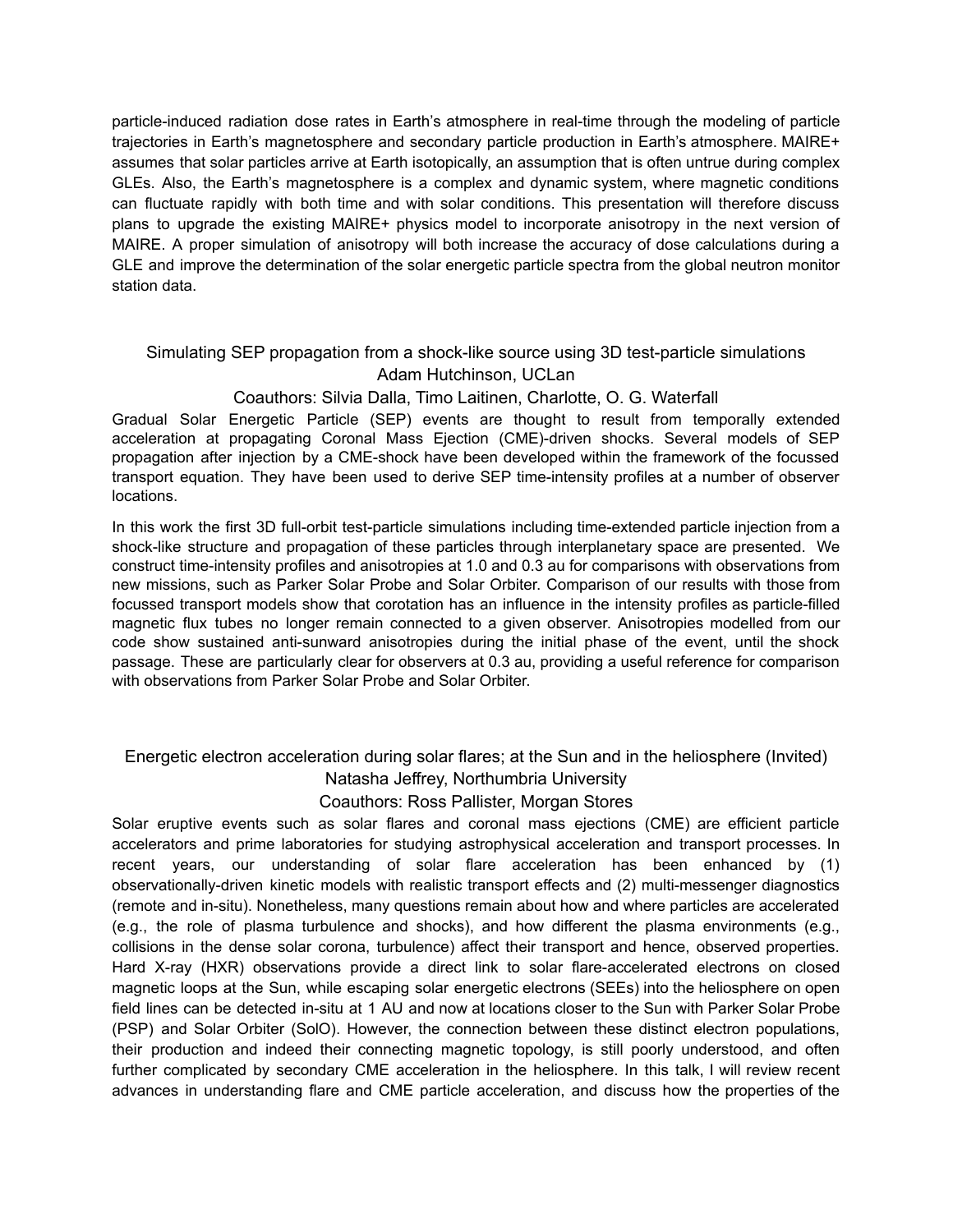solar flare acceleration region can be constrained by tandem observations of energetic electrons at the Sun and in the heliosphere together, using remote sensing (e.g., X-rays, radio) and various in-situ observations, alongside state-of-the-art modelling in both plasma environments.

#### Particle Energisation in Collapsing Magnetic Traps Kate Mowbray, University of St Andrews Coauthors: Thomas Neukirch

Investigating the motion of charged particles in time- and space-dependent electromagnetic fields is central to many areas of space and astrophysical plasmas. Here we present results of studying the energy changes of particle orbits that are trapped in inhomogeneous magnetic fields with rapidly shortening field lines. These so-called collapsing magnetic trap (CMT) models can be useful for explaining the acceleration of particles below the reconnection region in a solar flare. For both 2D and 3D CMT models (e.g. Giuliani et al. 2005; Grady & Neukirch, 2009), betatron acceleration was considered to be the dominant energisation mechanism. We present new results that have been obtained using an improved version of the 3D CMT model by Grady and Neukirch (2009). Our investigations show that a sizeable portion of particle orbits can gain a significant amount of energy that is not explained by the betatron effect. The other mechanism at play appears to be Fermi acceleration at loop tops, where the particle passes through the region of field that is collapsing the most rapidly. We show that the particles that experience this effect the most have initial positions that are related to specific regions of the magnetic field model and it is these particle orbits whose energy gains are not adequately explained by betatron acceleration alone. In fact, some particle orbits seem to gain energy almost entirely as a result of this Fermi acceleration. One can also show that for suitable initial conditions the same effect can be seen in the 2D CMT model given by Giuliani et al. (2005). This updated understanding of the systems at play for particle acceleration in a CMT can, for example, inform any changes made to future CMT models by accounting for the large number of particles that see energy gains due to Fermi acceleration. So far, our models have only looked at particles that are trapped in orbits along closed field lines but we aim to broaden the scope of our model to also include particle orbits along open field lines.

> Solar Energetic Particles detected by BepiColombo Beatriz Sanchez-Cano, University of Leicester

Coauthors: Rami Vainio, Haruka Ueno, Marco Pinto, Philipp Oleynik, Satoko Nakamura, Aiko Nagamatsu, Go Murakami, Richard Moissl, Yoshizumi Miyoshi, Shoya Matsuda, Arlindo Marques, Arto Lehtolainen, Seppo Korpela, Emilia Kilpua, Rosie Johnson, Juhani Huovelin, Daniel Heyner, Wojtek Hajdas, Manuel Grande, Patricia Gonçalves, Eero Esko, Carlota Cardoso, Johannes Benkhoff

BepiColombo is a joint mission of the European Space Agency (ESA) and the Japan Aerospace Exploration Agency (JAXA) to the planet Mercury, that was launched in October 2018 and it is due to arrive at Mercury in late 2025. It consists of two spacecraft, the Mercury Planetary Orbiter (MPO) built by ESA and the Mercury Magnetospheric Orbiter (MMO) built by JAXA. The cruise phase to Mercury will last ~7 years and constitutes an exceptional opportunity for investigating solar energetic particles. During the cruise phase, several instruments capable of detecting solar energetic particles are connected on a regular basis. These are the Solar Intensity X-Ray and Particle Spectrometer (SIXS) and the BepiColombo Environmental Radiation Monitor (BERM) on MPO, and the Solar Particle Monitor (SPM) on MMO. So far, BepiColombo has detected 15 solar particle events during the cruise, several of them at locations in the inner Solar System that provide excellent opportunities for multi spacecraft studies. One